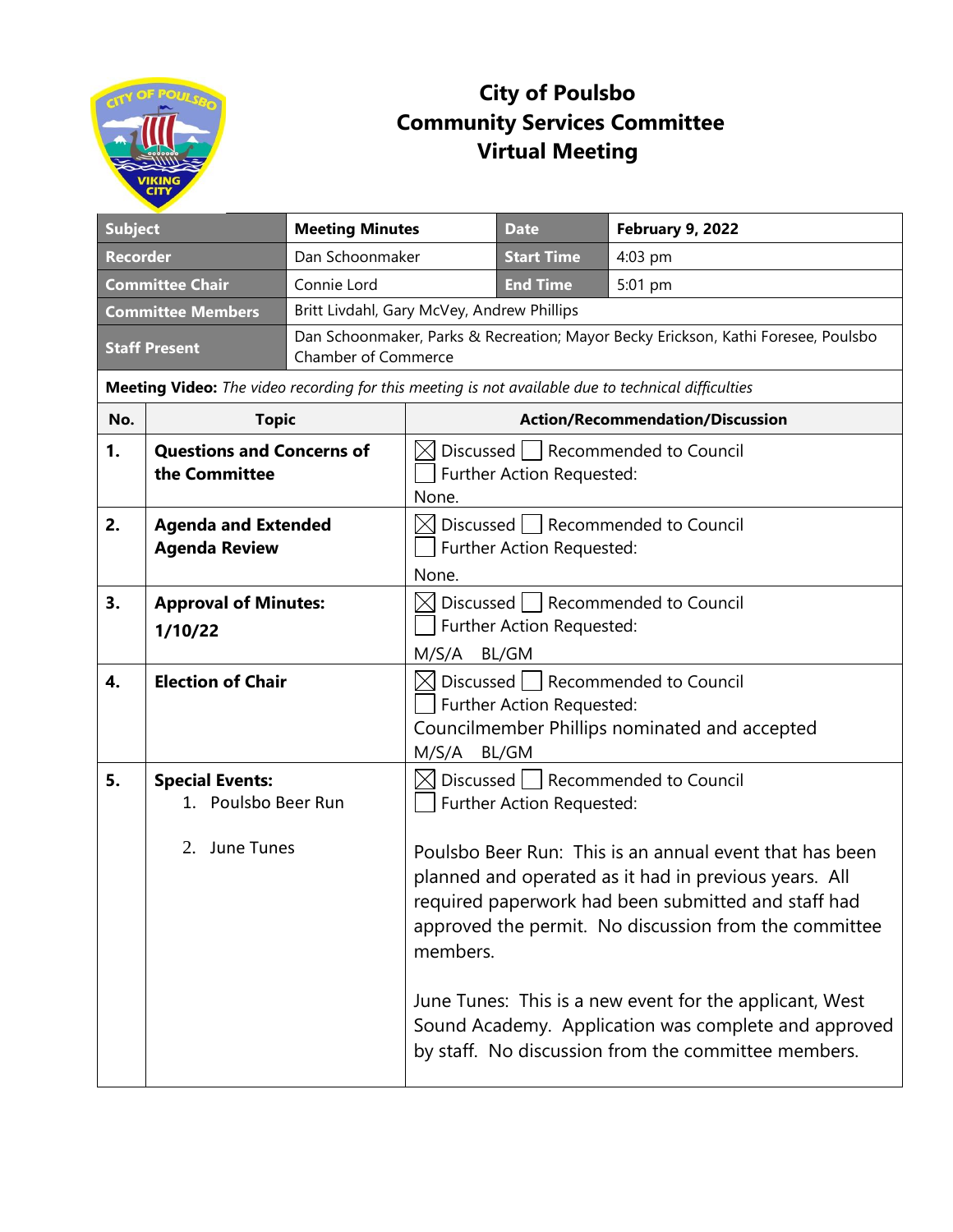| 6. | <b>Poulsbo Rotary Donation</b>                     | Discussed $\boxtimes$ Recommended to Council<br>Further Action Requested:                                                                                                                                                                                                                                                                                                                                                                                                                                                                                                                                                                                                                                                                          |
|----|----------------------------------------------------|----------------------------------------------------------------------------------------------------------------------------------------------------------------------------------------------------------------------------------------------------------------------------------------------------------------------------------------------------------------------------------------------------------------------------------------------------------------------------------------------------------------------------------------------------------------------------------------------------------------------------------------------------------------------------------------------------------------------------------------------------|
|    |                                                    | As part of their continuing support Play for All @ Raab Park<br>Project, the Poulsbo Rotary Club donated \$30,000 for the<br>purchase of a piece of playground equipment. Specifically, the<br>donation is going toward a "we-go-round", which is a fully<br>inclusive merry-go-round that is wheelchair accessible.<br>Councilmember McVey began a discussion regarding the on-<br>going maintenance and future replacement of the equipment<br>that was going to be donated. This led to a larger discussion<br>on parks and recreation maintenance budget and considering<br>the creation of replacement budget for parks equipment and<br>recreation equipment. Mayor Erickson and Dan will work on<br>this as part of 2023/24 budget process. |
| 7. | <b>Rotary Morrow Community</b>                     | Discussed $\boxtimes$ Recommended to Council                                                                                                                                                                                                                                                                                                                                                                                                                                                                                                                                                                                                                                                                                                       |
|    | <b>Park - Phase 1 Completion</b><br>and Acceptance | Further Action Requested:                                                                                                                                                                                                                                                                                                                                                                                                                                                                                                                                                                                                                                                                                                                          |
|    |                                                    | Dan gave a short presentation that outlined Phase 1 of Rotary<br>Morrow Community Park. Phase 1 began in August of 2021<br>with selection of the contractor and was completed in January<br>2022. Phase 1 included clearing trees, some minor grading,<br>and the installation of over 500' of gravel trail. The contract<br>amount was \$135,166.54 and the final paid contract was<br>\$130,988.91.<br>Committee recommended acceptance of this project as<br>completed                                                                                                                                                                                                                                                                          |
| 8. | <b>Budget Amendment for the</b>                    | M/S/A GM/BL<br>Discussed $\boxtimes$ Recommended to Council                                                                                                                                                                                                                                                                                                                                                                                                                                                                                                                                                                                                                                                                                        |
|    | <b>PERC</b>                                        | Further Action Requested:                                                                                                                                                                                                                                                                                                                                                                                                                                                                                                                                                                                                                                                                                                                          |
|    |                                                    | Dan gave a presentation in reference to a budget amendment<br>of \$10,000 for casual labor to be used for the completion of the<br>Poulsbo Events and Recreation Center (PERC) Feasibility Study.<br>Specifically, these funds will be used to retain Karla Boughton<br>as she completes the Feasibility Study for this project.<br>Committee recommended approval of this budget amendment<br>M/S/A BL/AP                                                                                                                                                                                                                                                                                                                                         |